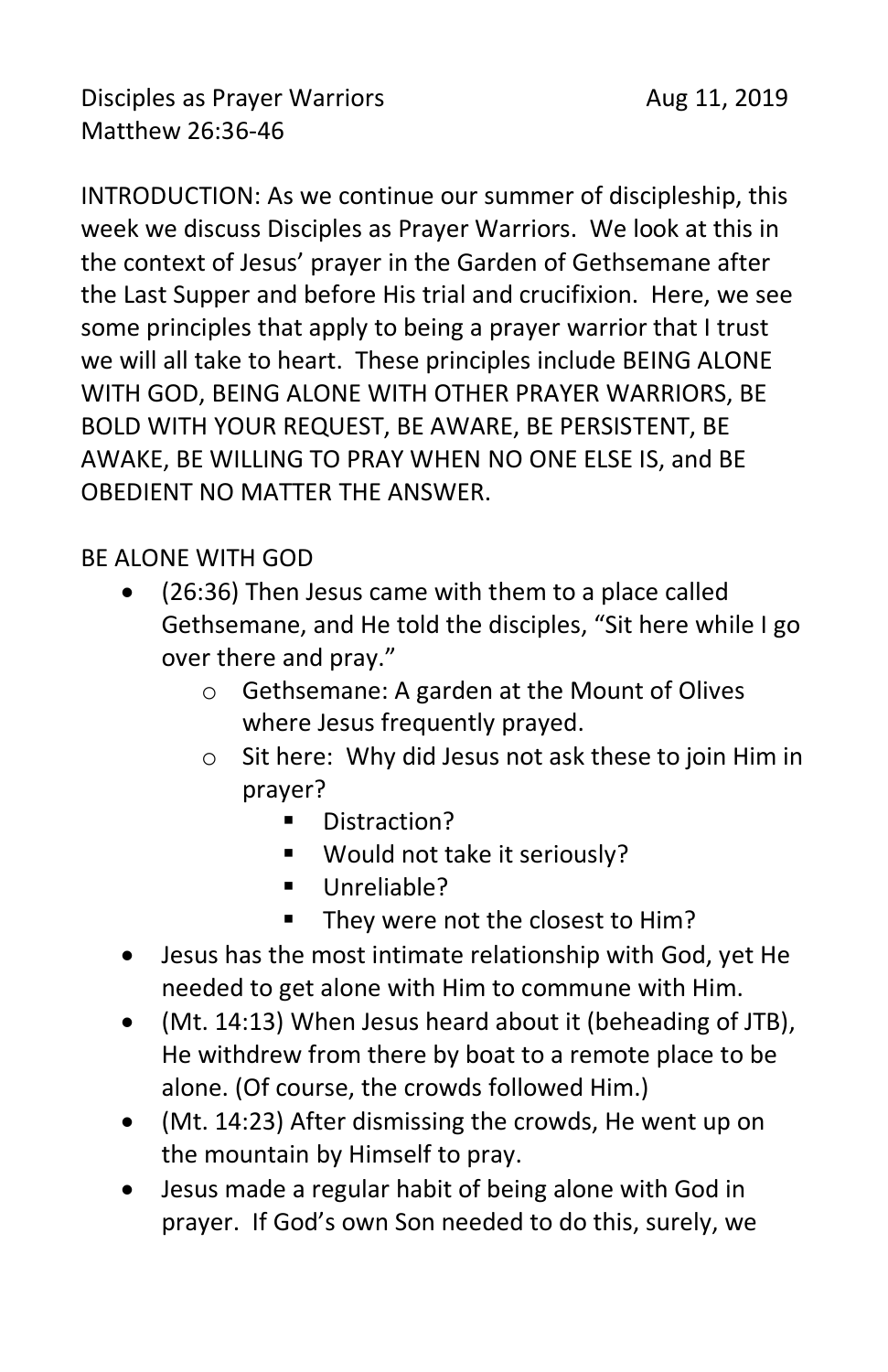must as well. But sometimes, you need to be alone with other prayer warriors.

# BE ALONE WITH OTHER PRAYER WARRIORS

- (26:37-38) Taking along Peter and the two sons of Zebedee, He began to be sorrowful and deeply distressed. Then He said to them, "My soul is swallowed up in sorrow—to the point of death. Remain here and stay awake with Me."
	- o Peter, James, John. These were the same three He took on the Mount of Transfiguration (Mt. 17). These were His closest friends and confidantes.
	- o My soul is swallowed up in sorrow—to the point of death.
		- He has been telling them that He must be crucified.
		- Now, in His humanity, Jesus is deeply feeling all of the emotions that go with knowing that you're about to die an excruciating death.
		- $\blacksquare$  He tells His closest friends. There is no indication that He asked them to pray for Him, but He wanted them there!
	- o All Jesus asked of them was to remain with Him and stay awake. Spoiler alert: That was too much for them to handle.
- Jesus, in the most deeply distressing sorrow of His life, and knowing what He must do, still went to His Father with a bold request.

# BE BOLD AND SPECIFIC WITH YOUR REQUEST

- (26:39) Going a little farther, He fell facedown and prayed, "My Father! If it is possible, let this cup pass from Me. Yet, not as I will, but as You will."
	- o Alone, but not all by Himself.
	- o He fell facedown: A praying posture!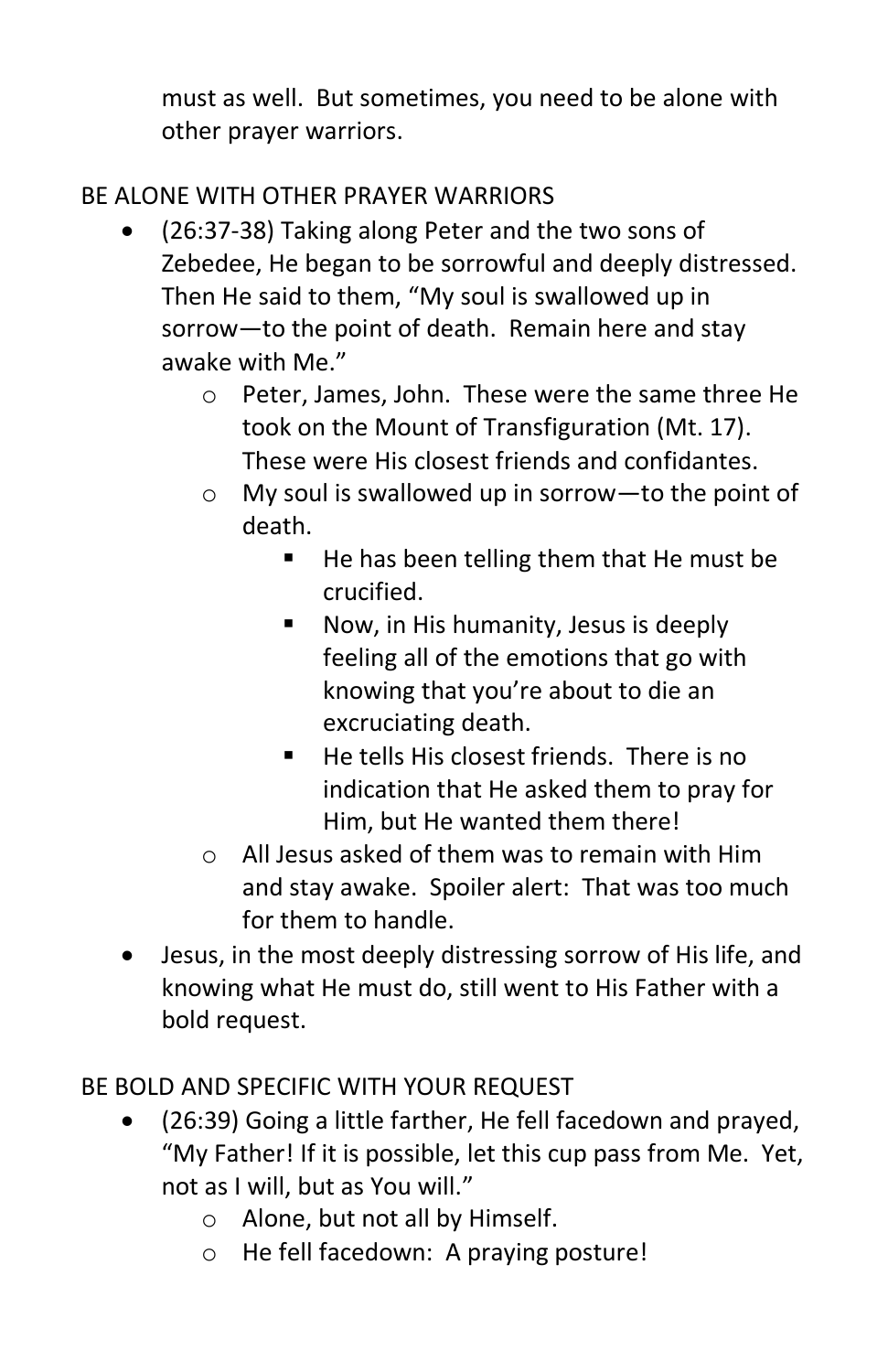- $\circ$  If it is possible
	- Jesus does not want to die. That's human.
	- This is why it's so offensive when someone says that there are other ways to God. If there are other ways, the blood of Christ was wasted.
	- I am the way, the truth and the life. No one comes to the Father except through Me. (Jn. 14:6)
- o Let this cup pass from Me: The cup of wrath for the sin of mankind.
	- This was a very specific request.
	- Mark 10:35-52
- o Yet, not My will, but Yours: Jesus has made His request boldly, but is willing to accept His Father's answer.
- Being bold in prayer does not guarantee the result we want. Jesus knew God's plan. But still, He poured out His heart to His Father.
- When we pray, we must not only be bold, but we must be aware.

#### BE AWARE

- (26:40-41) Then He came to the disciples and found them sleeping. He asked Peter, "So, couldn't you stay awake with Me one hour? Stay awake and pray, so that you won't enter into temptation. The spirit is willing, but the flesh is weak."
	- o He found them sleeping: These disciples were not being good prayer warriors because they were not aware.
	- o So that you won't enter into temptation: Refers back to vv. 31-35.
	- o The spirit is willing, but the flesh is weak: Do not use this as a stand-alone verse to justify eating an entire cake. Jesus is fully recognizing how difficult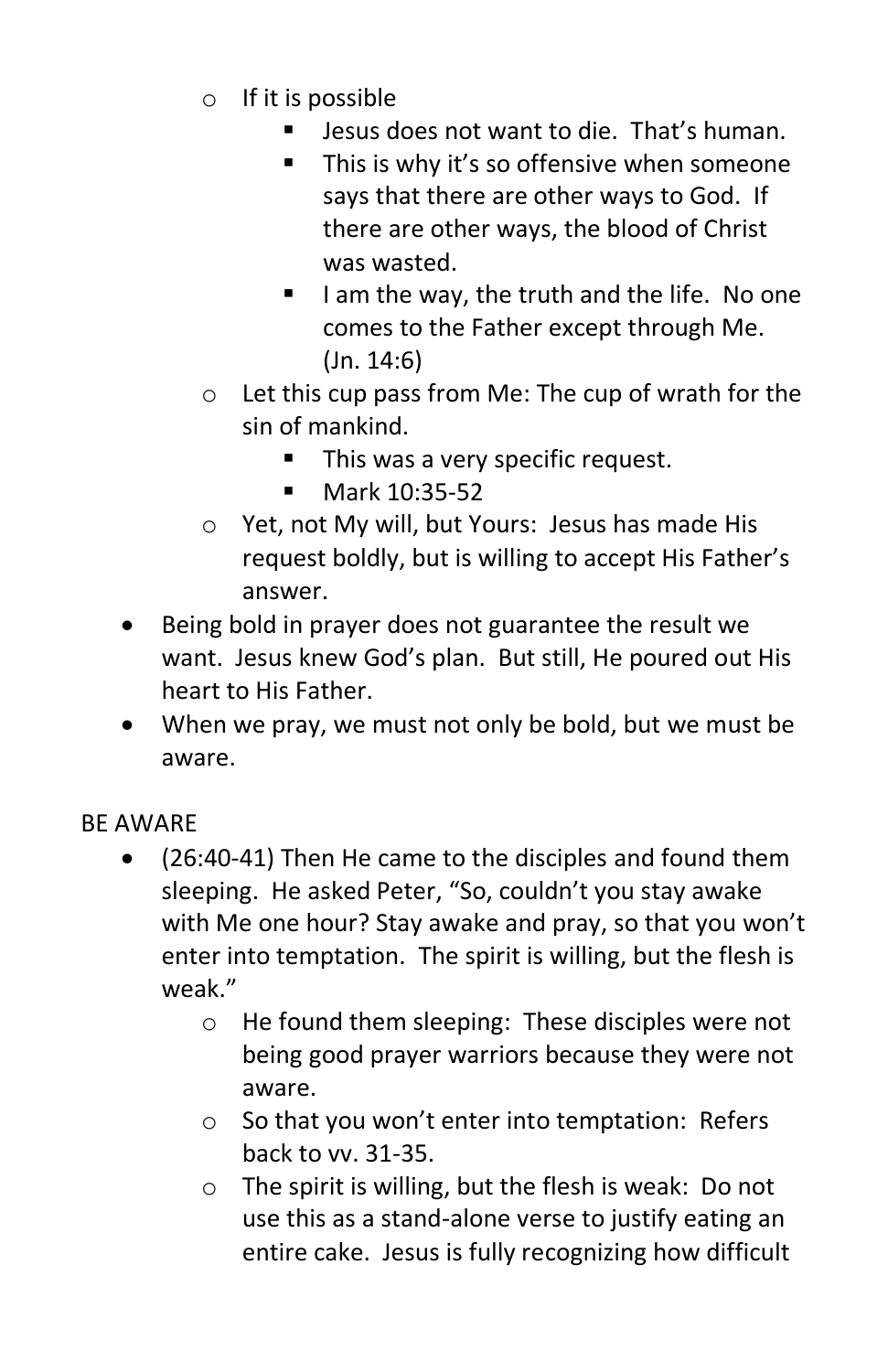it is to be human and focus on prayer. Peter particularly is being addressed here because he thinks he is strong.

- When you pray, be aware of what's going on in the lives of others. Be aware of what's in your heart. Be aware of those dark things in your heart and bring them to the light of the Lord so they can be defeated! Peter was not aware of his own heart.
- Prayer is not always a "one and done" thing. Being a prayer warrior requires that we be persistent.

## BE PERSISTENT

- (26:42) Again, a second time, He went away and prayed, "My Father, if this cannot pass unless I drink it, Your will be done."
	- o This repetition is not because God did not hear it the first time.
	- o Again, Jesus makes His request and expresses His obedience.
- We are commanded to pray without ceasing (1 Thes. 5:17) If we are in a constant state of prayer, we are bound to repeat some things.
- Persistence is important, but a good prayer warrior will stay awake.

## BE AWAKE

- (26:43) And He came again and found them sleeping, because they could not keep their eyes open.
	- o Let's be honest. It can be difficult to be awake and pray. I once had a teacher that said that you should pray and read the Bible when you first get up. Turns out he meant you should get up and out of bed first, otherwise you just fall back asleep.
	- o If you can't stay awake for your prayer, is it effective. Certainly not.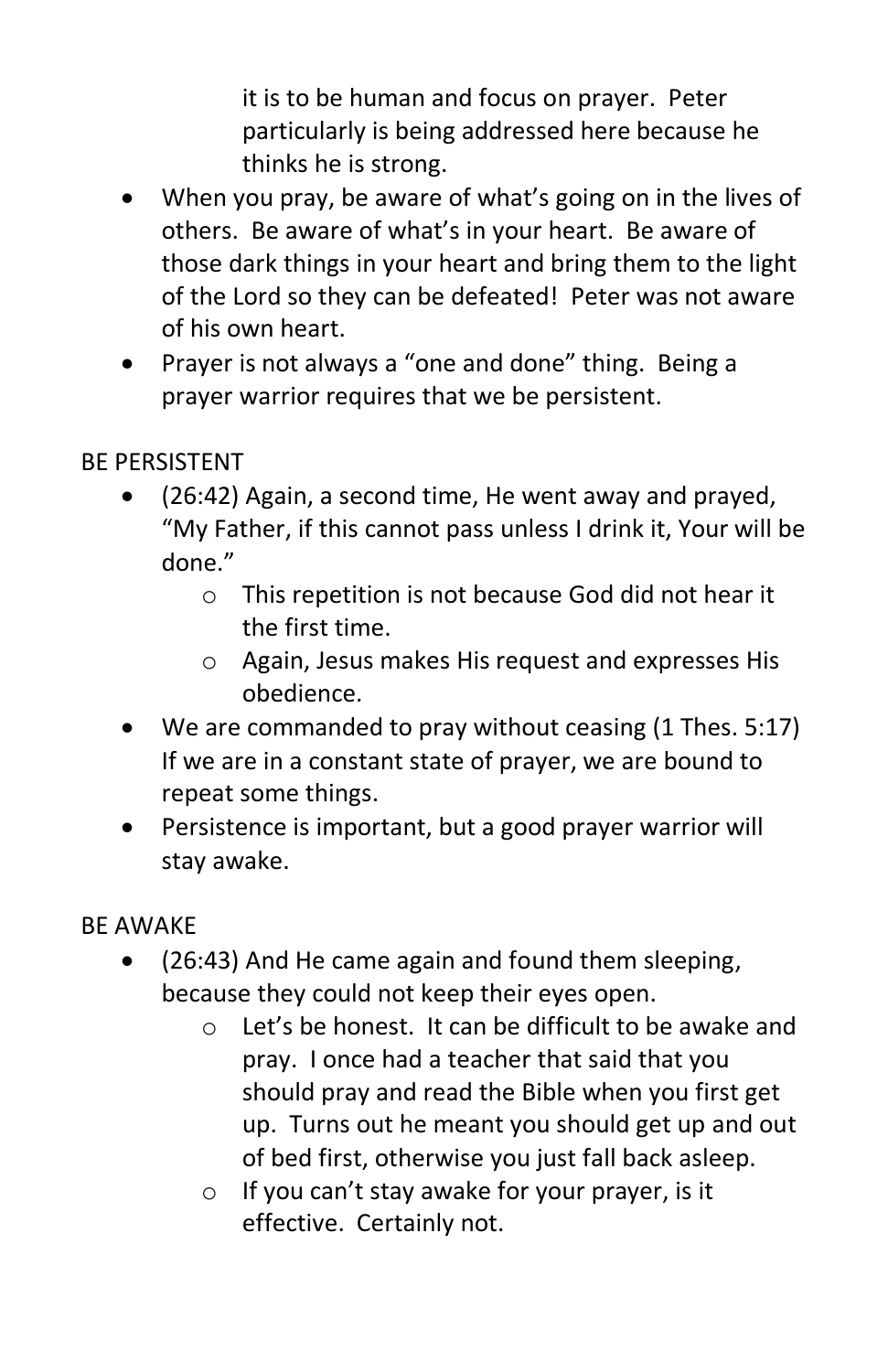• Sometimes, when you pray, you have to be willing to be the only one praying.

## BE WILLING TO PRAY WHEN NO ONE ELSE IS

- (26:44) After leaving them, He went away again and prayed a third time, saying the same thing once more.
	- o This time, it appears that Jesus just left them asleep, and continued praying without them.
- Again, note the consistency of His prayer. Once again, He is willing to submit to God's will.

# BE OBEDIENT NO MATTER THE ANSWER

- (26:45-46) Then He came to the disciples and said to them, "Are you still sleeping and resting? Look, them time is near. The Son of Man is being betrayed into the hands of sinners. Get up; Let's go! See, My betrayer is near.
	- o Are you still sleeping?
		- Jesus knew that the time had come.
	- o Get up; Let's go! See, My betrayer is near!
		- We see in the next few verses that Jesus accepted His Father's answer and submitted Himself to accept our punishment.

## SO WHAT?

- What is your prayer life like? If every prayer is followed by "pass the potatoes" you're doing it wrong. Prayer must be intentional.
- Where is the place that is dedicated for you to spend time with the Lord? Where do you go to get alone with Him?
- Who are your prayer warriors? Can you identify two or three people who will pray with you when things are tough? Also, whose prayer warrior are you? Who can call you at 3am when life is falling apart?
- Do you go to the Lord boldly or timidly?